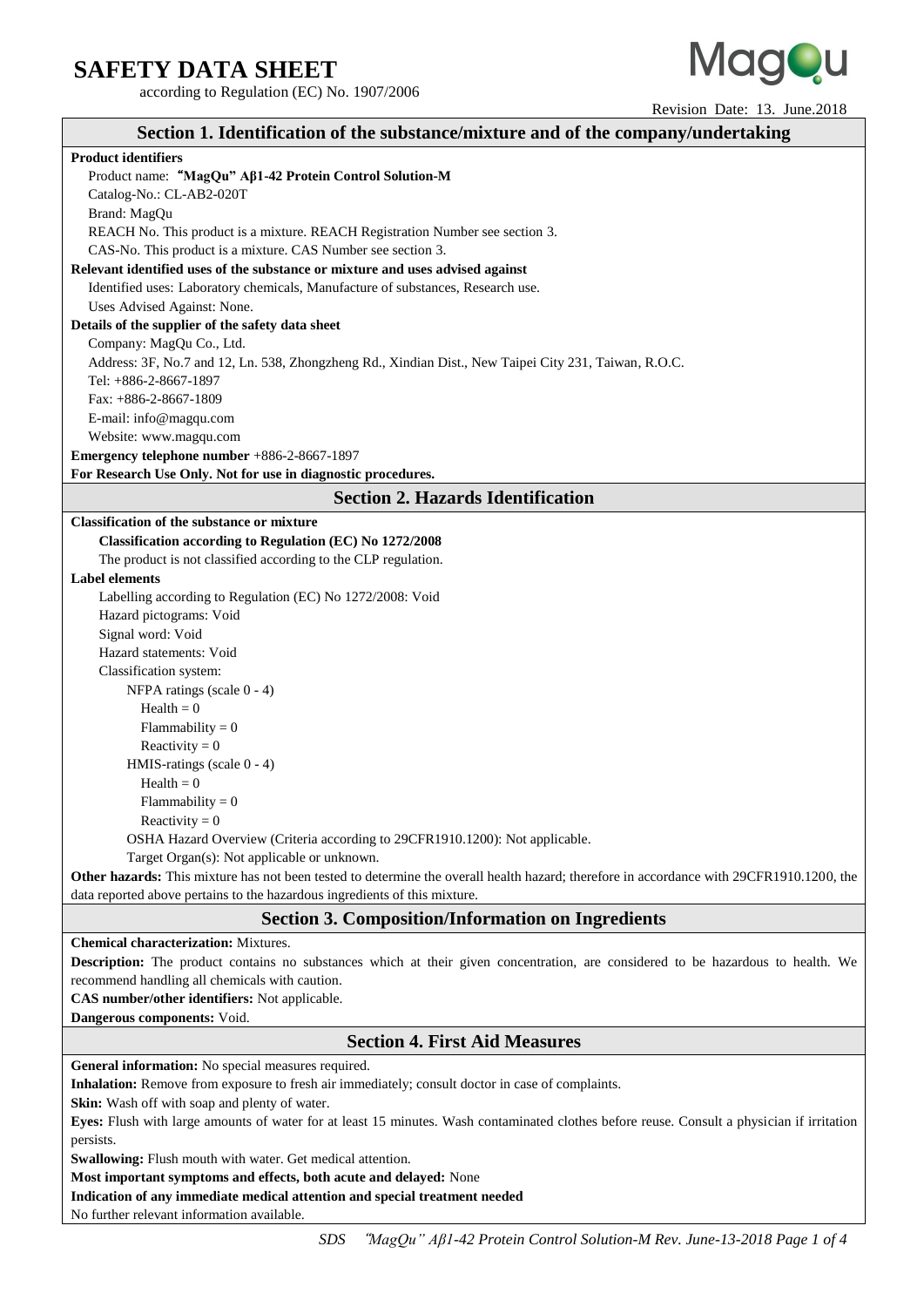

*SDS* "*MagQu" Aβ1-42 Protein Control Solution-M Rev. June-13-2018 Page 2 of 4* **Section 5. Firefighting Measures Extinguishing Media:**  Suitable extinguishing agents: Foam, CO2, Water, Dry Chemical **Special hazards arising from the substance or mixture:** Nature of decomposition products not known. **Advice for firefighters:** Wear self-contained breathing apparatus for fire fighting if necessary. **Further information:** No data available. **Section 6. Accidental Release Measures Personal precautions, protective equipment and emergency procedures**: Ensure adequate ventilation. Always wear recommended Personal Protective Equipment. Use personal protection equipment. See Section 8 for more detail. **Environmental precautions:** No special environmental precautions required. **Methods and material for containment and cleaning up:** Soak up with inert absorbent material. **Reference to other sections** See section 8 for more information. **Section 7. Handling and Storage Precautions for safe handling**: Use personal protective equipment as required. **Information about protection against explosions and fires:** The product is not flammable. **Conditions for safe storage, including any incompatibilities** Requirements to be met by storerooms and receptacles: No special requirements. Information about storage in one common storage facility: Not required. Further information about storage conditions: None. **Specific end uses:** No further relevant information available. **Section 8. Exposure Control/Personal Protection Control parameters Components with limit values that require monitoring at the workplace:** The product does not contain any relevant quantities of materials with critical values that have to be monitored at the workplace. **Derived no effect level:** No information available. **Predicted no effect concentration:** No information available. **Exposure controls Engineering measures** Ensure adequate ventilation, especially in confined areas. **Personal protective equipment:** General protective and hygienic measures: The usual precautionary measures for handling chemicals should be followed. Eye/face protection: Goggles recommended during refilling. Skin and Body Protection: Wear suitable protective clothing. **Hygiene measures:** Handle in accordance with good industrial hygiene and safety practice. **Environmental exposure controls:** No special environmental precautions required. **Section 9. Physical and Chemical Properties Information on basic physical and chemical properties Appearance:**  Form: Liquid Color: Colorless **Odor:** No information available. **Odour threshold:** No information available. **pH-value at 20**℃ **(68 °F):** 7.4 **Melting point/freezing point:** 0 °C (32 °F) **Initial boiling point and boiling rage:** 100 °C (212 °F) **Flash point:** °C(°F) Mixture has not been tested. **Evaporation rate:** No information available. **Flammability (solid, gas):** Not applicable. **Upper/lower flammability or explosive limits:** No information available. **Density at 20 °C (68 °F):** No information available. **Vapour pressure:** No information available. **Relative density:** No information available. **Vapour density:** No information available. **Relative density:** No information available. **Water solubility:** Soluble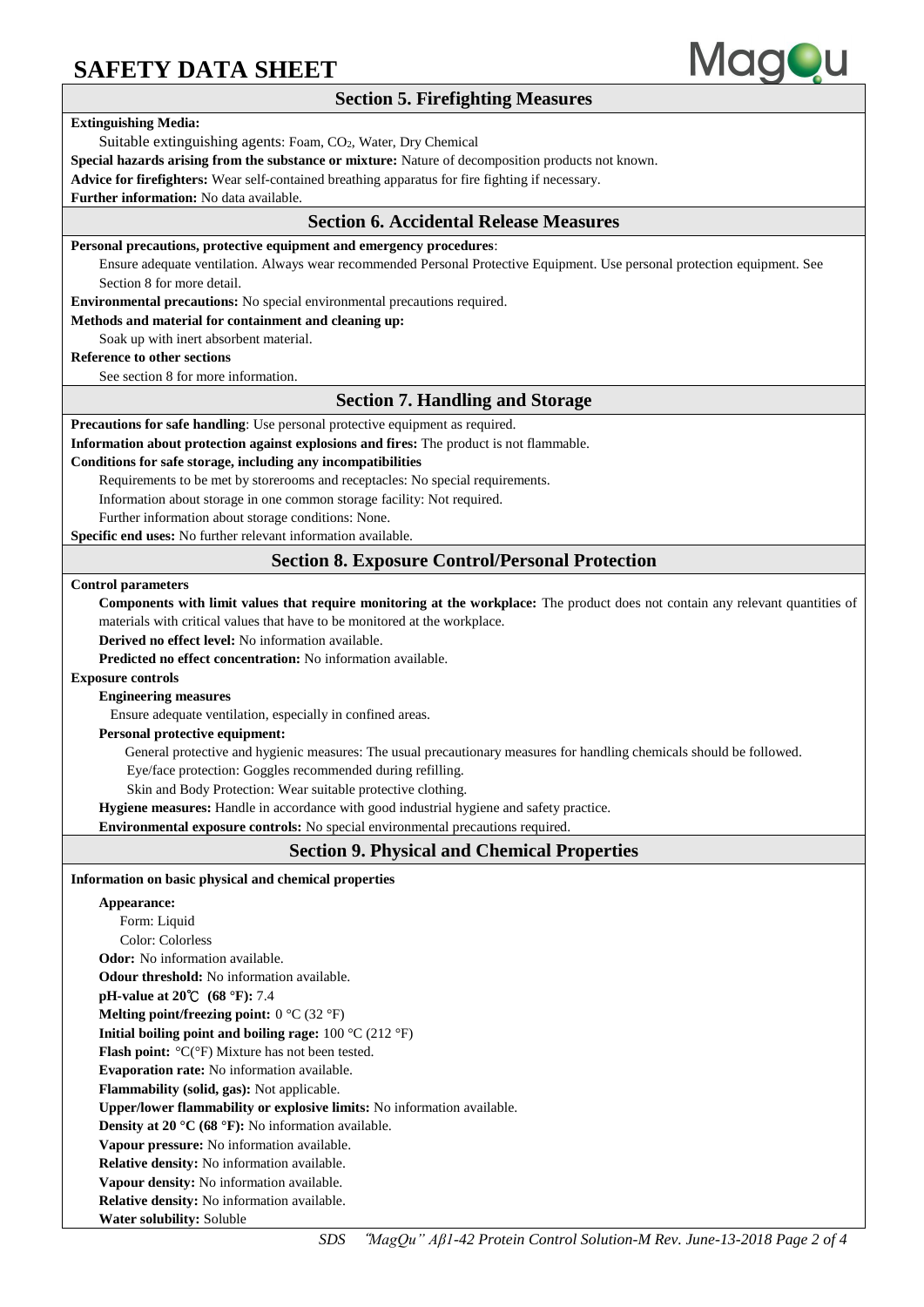

**Partition coefficient (n-octanol/Water):** No information available. **Autoignition temperature:** No information available. **Viscosity:** No information available. **Solvent content:** Organic solvents: 0 % Water: > 99 % Solids content: < 0.01% **Explosive properties:** Product does not present an explosion hazard. **Oxidizing properties:** No information available. **Other safety information** No further relevant information available. **Section 10. Stability and Reactivity Reactivity:** No information available. **Chemical stability:** Stable under normal conditions. **Thermal decomposition / conditions to be avoided:** No decomposition if used according to specifications. **Possibility of hazardous reactions:** No dangerous reactions known. **Conditions to avoid:** No further relevant information available. **Incompatible materials:** No further relevant information available. **Hazardous decomposition products:** No dangerous decomposition products known. **Section 11. Toxicological Information Information on toxicological effects** There is no evidence available indicating acute toxicity. **Principal Routes of Exposure Acute toxicity: LD/LC50 values that are relevant for classification:** Conclusive but not sufficient for classification. **Skin corrosion/irritation:** Conclusive but not sufficient for classification. **Serious eye damage/eye irritation:** Conclusive but not sufficient for classification. **Inhalation:** No sensitizing effects known. **Ingestion:** There is no data available for this product. **Chronic toxicity Corrosivity:** Conclusive but not sufficient for classification. **Sensitization:** Conclusive but not sufficient for classification. **Neurological effects:** No information available. **Reproductive toxicity:** Conclusive but not sufficient for classification. **Mutagenic effects:** Conclusive but not sufficient for classification **Target Organ Effects:** No information available. **Section 12. Ecological information Toxicity: Ecotoxicity effects:** As supplied, the preparation is not expected to present significant adverse environmental effects. **Persistence and degradability:** Not available. **Bioaccumulative potential:** Not known. **Mobility in soil:** No further relevant information available. **Remark:** Not available. **General notes:** Generally not hazardous for water. **Results of PBT and vPvB assessment:** PBT: Not applicable. vPvB: Not applicable. **Other adverse effects:** No further relevant information available. **Section 13. Disposal considerations Waste treatment methods Product** Offer surplus and non-recyclable solutions to a licensed disposal company. **Contaminated packaging** Dispose of as unused product.

**Section 14. Transport information**

**UN number**

*SDS* "*MagQu" Aβ1-42 Protein Control Solution-M Rev. June-13-2018 Page 3 of 4*